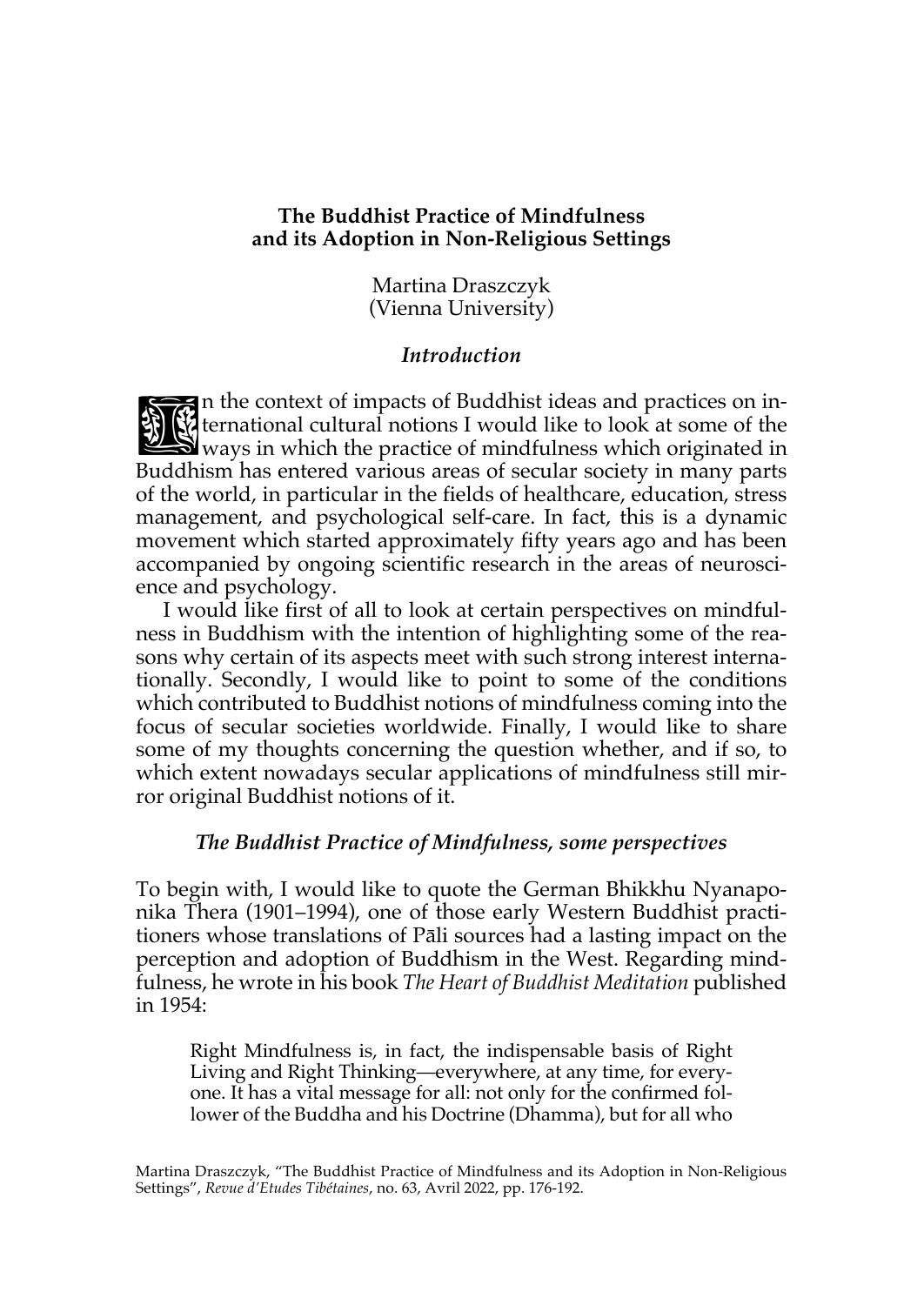endeavor to master the mind that is so hard to control, and who earnestly wish to develop its latent faculties of greater strength and greater happiness (...) for that vast, and still growing, section of humanity that is no longer susceptible to religious and pseudo-religious sedatives, and yet feel, in their lives and minds, the urgency of fundamental problems of a non-material kind calling for solution that neither science nor religions of faith can give.1

At the time Bhikkhu Nyanaponika may not have anticipated to which extent in the 21<sup>st</sup> century, Buddhist based mindfulness practice has, in fact, become quite easily accessible in many parts of the world and outside of Buddhist communities.

Let us now have a short look at mindfulness, which is the common English term for what is called *sati* in Pāli, *smṛti* in Sanskrit, and *dran pa* in Tibetan. In fact, mindfulness lies at the core of Buddhism in that the spiritual development encouraged by the Buddha essentially depends on a differentiating and reflective type of introspection by means of which one is able to perceive one's own conditioned impulses and to learn how to deal with them in wholesome ways. This makes it possible to eventually counteract habituated tendencies of desire, aversion, and ignorance which otherwise perpetuate pain and suffering. From this perspective, mindfulness is what weaves together the moral conduct, the philosophical view, and the training in meditation—and thus all aspects of the entire fabric of Buddhist practice. How would an adept be able to engage in wholesome ethics without mindful awareness of his or her feelings, thoughts and actions? How would an adept be able to develop and integrate right views in the absence of mindful awareness of his or her concepts and conditioned ways of thinking? And how would an adept be able to engage in meditation if he or she would not maintain mindful awareness?

The sequential path of Buddhist practice is often explained by way of the "thirty-seven factors conducive to awakening" in which mindfulness plays a dominant part. <sup>2</sup> In fact, the first four of these thirty-

<sup>1</sup> Siegmund Feniger (1901–1994), Nyanaponika 1965, 7–9.

<sup>2</sup> This is already evident from the fact that it occurs eight times within the broader landscape of these thirty-seven "factors conducive to awakening" (Skr.: *bodhipakṣadharmaḥ*; Tib.: *byang chub kyi phyogs kyi chos sum cu rtsa bdun*). They consist of seven sets: (1) the fourfold presence of mindfulness (Skr.: *catuḥ-smṛtyupasthāna*; Tib.: *dran pa nye bar bzhag pa bzhi*); (2) the four genuine restraints (Skr.: *catvāri samyakprahāṇāni*; Tib.: *yang dag par spong ba bzhi*); (3) the four bases of miraculous powers (Skr.: *caturṛddhipāda*; Tib.: *rdzu 'phrul gyi rkang pa bzhi*); (4) the five faculties (Skr.: *pañcendriya*; Tib.: *dbang po lnga*); (5) the five strengths (Skr.: *pañcabala*; Tib.: *stobs lnga*); (6) the seven elements for enlightenment (Skr.: *saptabodhyaṅga*; Tib.: *byang chub kyi yan lag bdun*); (7) the noble eightfold path (Skr.: *āryāṣṭāṅgamārga*; Tib.: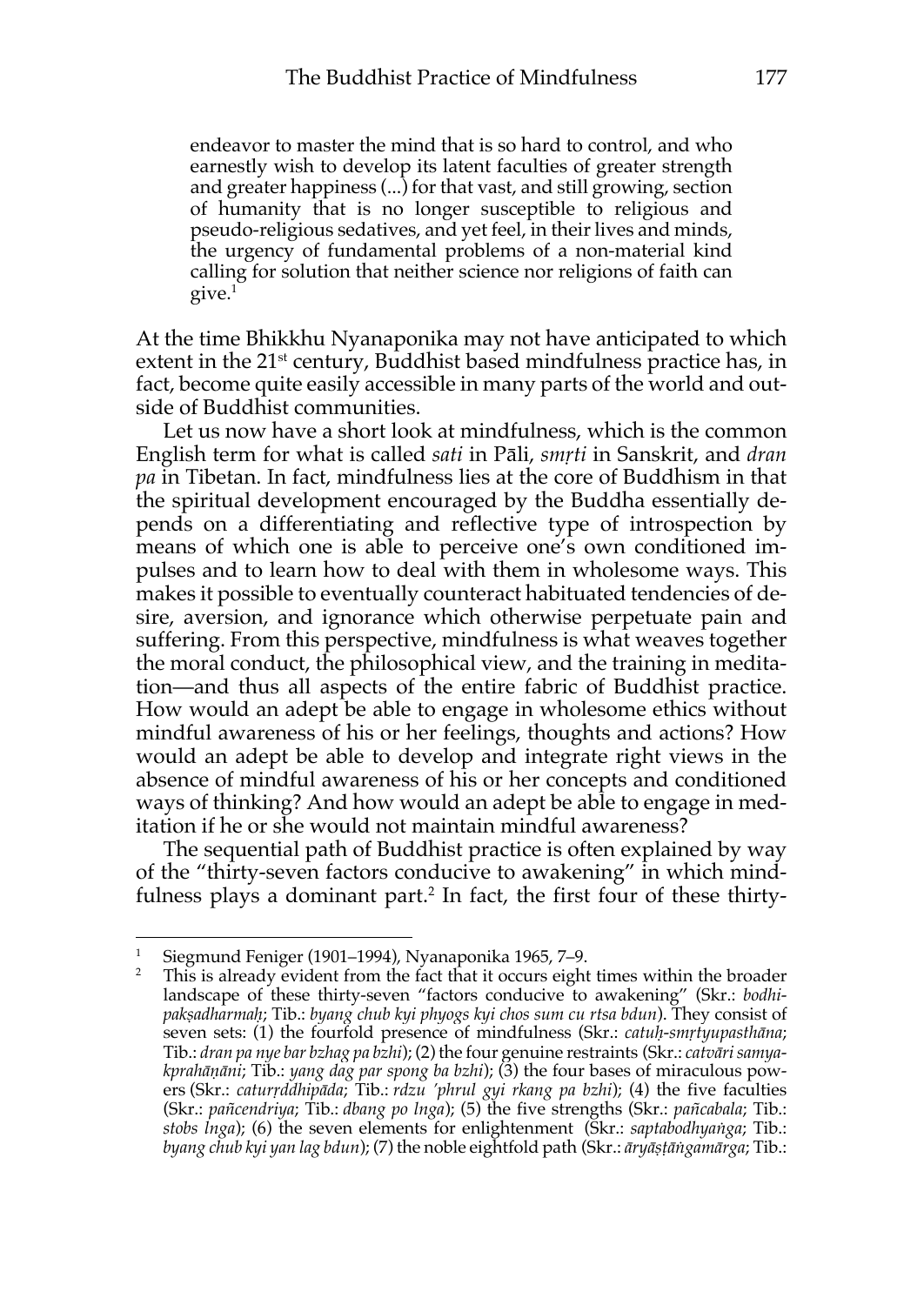seven comprise the fourfold presence of mindfulness, i.e., mindfulness with respect to the body, sensations, mind states, and the *dharmas/dhammas*.

At this point it might be helpful to point to the terms "presence of mindfulness" or "attending with mindfulness" as the translation of the Sanskrit *smṛtyupasthāna*, the Pāli *satipaṭṭhāna*, and the Tibetan *dran pa nye bar bzhag pa*. The Pāli *satipaṭṭhāna* as a compound can either be understood as *sati* + *paṭṭhāna* or as *sati* + *upaṭṭhāna* (with the *u* of the latter term being dropped by vowel elision). The first interpretation, i.e., *satipaṭṭhāna* as *sati* + *paṭṭhāna*, is found in a number of commentaries on these four aspects of mindfulness practice associated with Pāli sources. With *sati* meaning "mindfulness" and *paṭṭhāna* meaning something like "aiming at" or "starting point", it led to translations in English such as "foundations of mindfulness". Nevertheless, this reading of the compound seems unlikely, since in the discourses contained in the Pāli canon the corresponding verb *paṭṭhāna* is not found at all. The second possible reading of the compound, i.e., *satipaṭṭhāna* as *sati* + *upaṭṭhāna*, is also substantiated by the Sanskrit *smṛtyupasthāna* (where due to the sandhi rule the combination of  $i + u$  turns into  $yu$ ). Again, with *sati* (or the Sanskrit *smṛti*) meaning "mindfulness", and *upaṭṭhāna* (or the Sanskrit *upasthāna*) meaning something like "placing near" or "being present" / "attending", the compound can be understood as "presence of mindfulness", "attending with mindfulness", or "attending mindfully."3 The Tibetan translators who rendered the Sanskrit *smṛtyupasthāna* in Tibetan as *dran pa nye bar bzhags pa* also interpreted the compound in this way, i.e., as "presence of mindfulness" or "attending with mindfulness".

Moreover, Buddhaghosa (4<sup>th</sup> c.), the author of the famous *Visuddhimagga*, *The Path of Purification*, attributes three basic meanings to the term *satipaṭṭhāna*:

- 1. *satipaṭṭhāna* as the domain of mindfulness (*sati-gocara*),
- 2. *satipaṭṭhāna* in the sense that teachers are beyond expectations and partiality with regard to their students, and
- 3. *satipaṭṭhāna* simply in the sense of mindfulness. In this case, the compound is not understood as a *tatpuruṣa* compound (i.e., the presence of mindfulness), but as a *karmadhāraya* compound (i.e., a presence which as such *is* mindfulness).4

*<sup>&#</sup>x27;phags pa'i lam yan lag brgyad pa*). For details on this sequential path toward awakening see for example Gethin 2001, 22–23.

<sup>3</sup> For details see Anālayo 2006, 27–28.

<sup>4</sup> Gethin 2001, 33–35.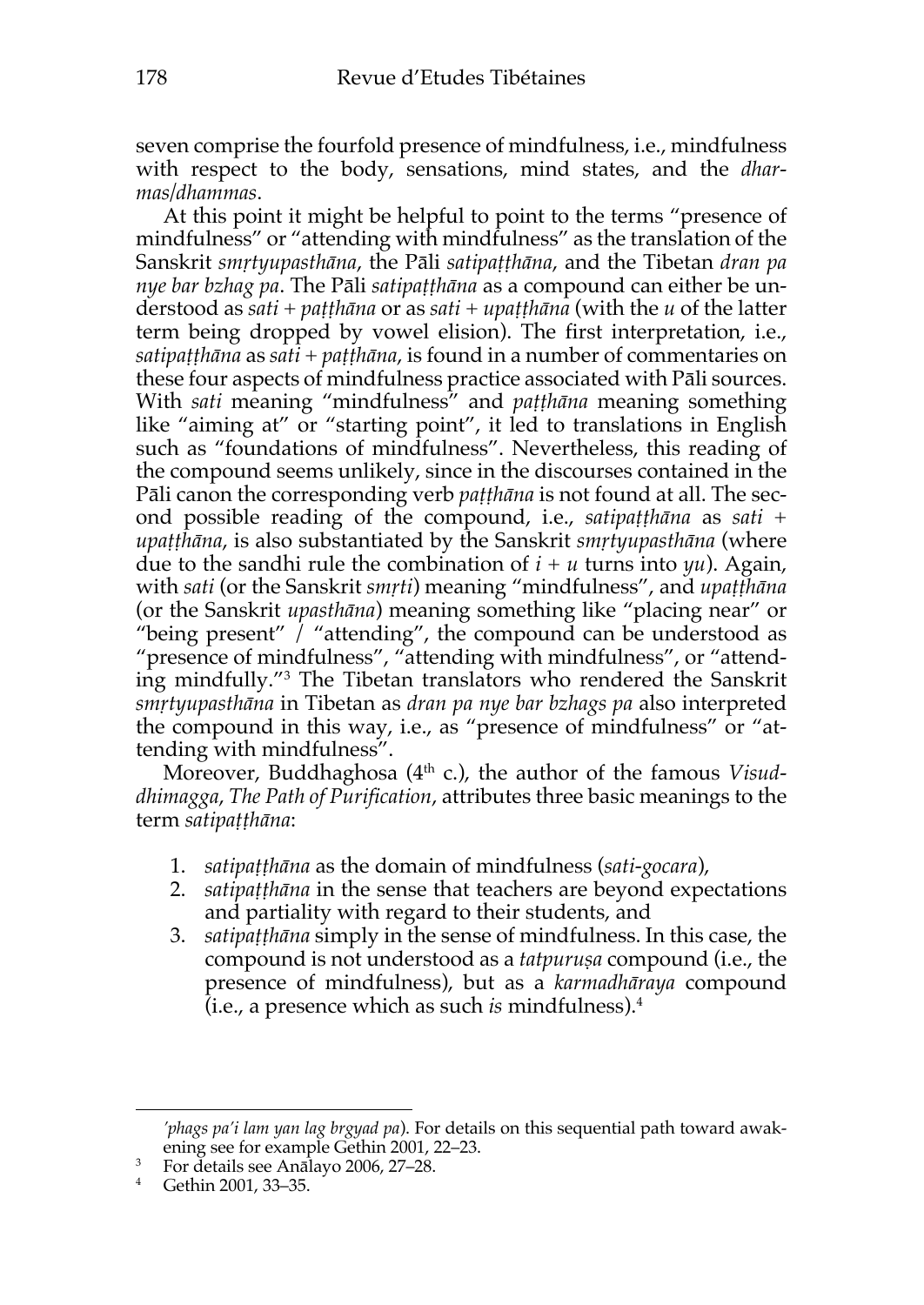In Pāli based Buddhism the fourfold presence of mindfulness is often referred to with the term *ekāyano maggo*, the "direct" path<sup>5</sup> toward liberation from suffering. In sutric Mahāyāna Buddhism, the practice of mindfulness is additionally interwoven with the altruistic attitude of *bodhicitta*, both on the conventional and ultimate levels, aiming at accomplishing wisdom imbued with limitless compassion, the central vision of this path<sup>6</sup>. Tantric Mahāyāna Buddhism also incorporates mindfulness in general and the fourfold presence of mindfulness in particular, which is, for example, evident in that certain parts of the pure palace in deity-*maṇḍala*s, such as the columns, symbolize the perfection of these practices. While it is beyond the scope of this paper to go into all of these most interesting details of mindfulness, I would like to point out a few of its essential features:

In Pāli Abhidhamma sources, the word *sati* appears as a mental formation (Pāli: *saṇkhāra*; Sanskr.: *saṃskāra*) in the section dealing with wholesome states of mind, and is invariably called "right mindfulness" (*sammā sati*). Terms that are listed in this context in order to illustrate its nature are recollection (*anussati*), recall (*paṭissati*), remembrance (*saraṇatā*) and absence of forgetfulness (*asammussanatā*)—i.e. representing the literal meaning of the term *sati*—, but also keeping in mind (*dhāraṇatā*), and absence of wandering (*apilāpanatā*).7

In a general sense, mindfulness is considered essential for being able to lead an ethical life and maintaining essential principles such as appreciating the Three Jewels. In the context of meditation, mindfulness is closely associated with the quality of clear knowing<sup>8</sup> (Pāli: *sampajañña,* Sanskr.: *samprajanya*, Tib.: *shes bzhin*). All in all, *sati* or *smṛti* is not understood as a self-sufficient, isolated practice<sup>9</sup>, but seen as one factor among wholesome states of mind required for cultivating those qualities that will finally enable a practitioner to realize the state of awakening.

In the Sanskrit Abhidharma literature of the northern Indian Sarvāstivāda Vaibhāṣika and the Mahāyānist Vijñānavādins, *smṛti* as a *saṃskāra* or mental formation is not defined as "right mindfulness"

 $5$  On this term, see Gethin 2001, 32ff., 66 and Anālayo 2006, 27–28.

<sup>6</sup> See, for example, the particular passages in the *Pañcaviṃśatisāhasrikāprajñāpāramitā*,

<sup>&</sup>lt;sup>7</sup> Gethin 2011, 270.<br><sup>8</sup> For explanations regarding the choice of "clear knowing" or "clearly knowing," see Anālayo 2006, 39–41. Alternative translations are: vigilance, introspection, and awareness. In non-religious versions of mindfulness training (for example in MBSR) these two aspects. i.e., mindfulness and clear knowing, are usually not differentiated linguistically. Mindfulness became the umbrella term for both, which already occurred in certain Buddhist contexts, too. See in this regard for example Callahan (tr.) 2019,.202.

 $9^{\circ}$  Cox 1992, 72.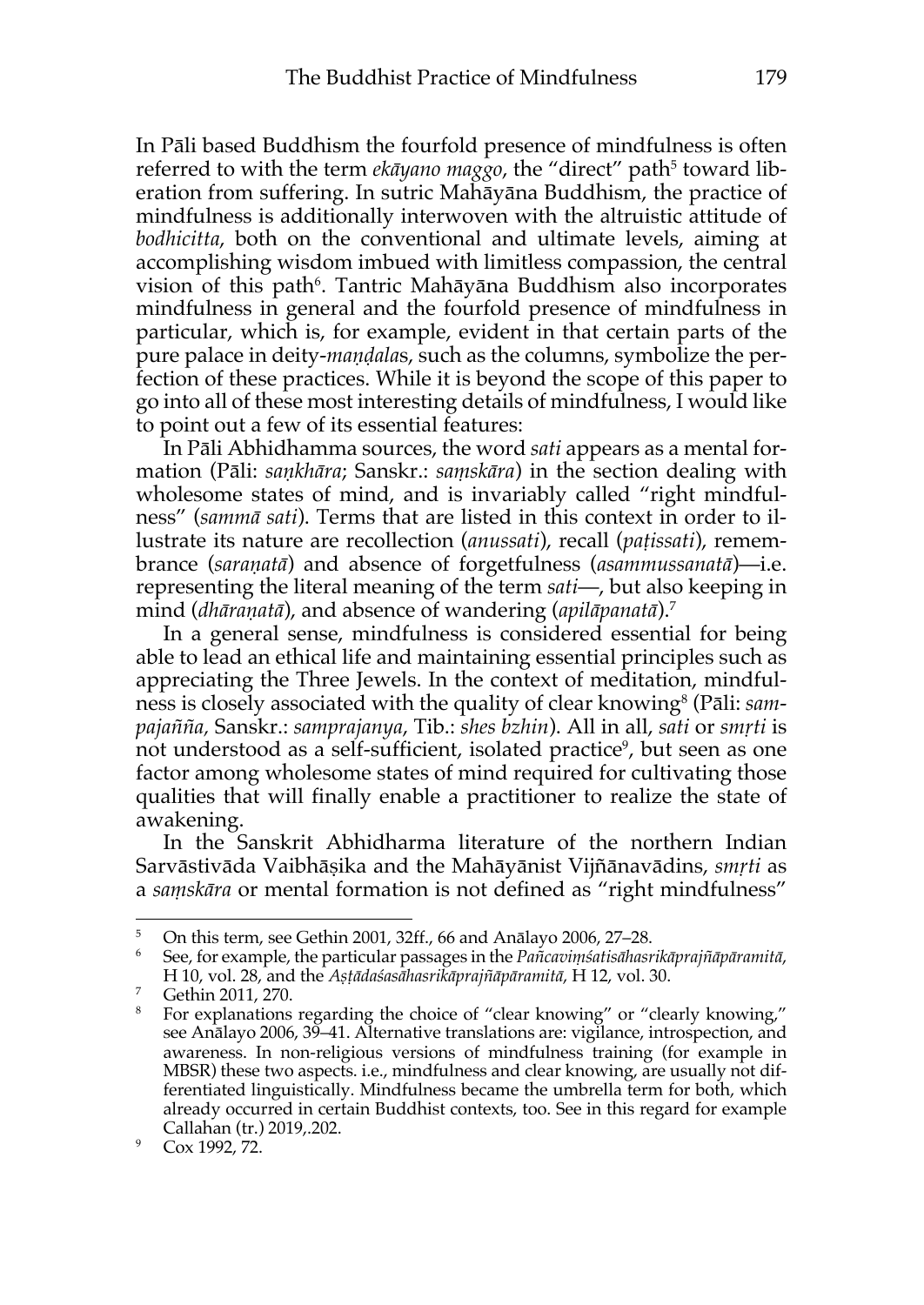(as in the Pāli Abhidhamma), but is presented as a neutral factor. Here, *smṛti* appears in the enumeration of those five mental formations that determine the object at hand (*viniyata-dharmas*), along with intention (*chanda*), interest (*adhimokṣa*), concentration (*samādhi*), and insight (*prajñā*).10 In this context, mindfulness is understood as that which allows for the non-loss (*asampramoṣa*) of the object, and the fixing or noting (*abhilapana*) of it by the mind.11 Mindfulness (*smṛti*) is defined as that which sustains the object-support and thereby provides the circumstance in which the object at hand can be analyzed allowing for insight to arise.12 In this way, mindfulness is understood as a mental factor of attentive observation and cognitive noting that occurs with other mental activities. It functions as the condition for staying with the present object, the present recollection, as well as for subsequent recollection and as the condition for knowledge and investigation.<sup>13</sup>

In both Pāli and Sanskrit based Buddhist sources, mindfulness is considered a main criterion for generating calm abiding (Pāli: *samatha*; Sansk.: *śamatha*) and deep insight (Pāli: *vipassana*; Sansk.: *vipaśyanā*) the latter in particular through the above mentioned fourfold presence of mindfulness.14

All in all, one may say that in Buddhist sources on mindfulness from Pāli based Buddhism through Sanskrit based sūtric and tantric scriptures—mindfulness is understood to be closely associated with recollection, recognition, discernment, awareness and attentiveness in various perspectives, providing the condition for wholesome, virtuous and wise choices, for the generation of faith in the Three Jewels, and for calmness and deep insight to arise. Mindfulness is generally understood as one of several qualities that need to be balanced for enabling a practitioner to overcome the reactive patterns of delusion, aversion, and desire. It is therefore seen as the capacity for preventing distraction—whether in form of outer situations or in form of inner states and experiences—which in turn is an indispensable condition for meditation to yield its desired results.

In this general context and in the framework of sutric Mahāyāna Buddhism, I would like to quote Śāntideva (8th cent.) who says in his famous *Bodhicāryāvatāra* in verse V.3:

<sup>10</sup> Kunsang 1997, 24.

 $\frac{11}{12}$  Cox 1992, 83.

Cox 1992, 83.

<sup>13</sup> Cox 1992, 86–87.

<sup>&</sup>lt;sup>14</sup> It is therefore not surprising that both certain Asian as well as Western Buddhist meditation teachers simplified the wording of this approach to *vipassanā* qua mindfulness practice. See for example Nyanaponika, Goenka, Gunaratana, Goldstein, Kornfield etc.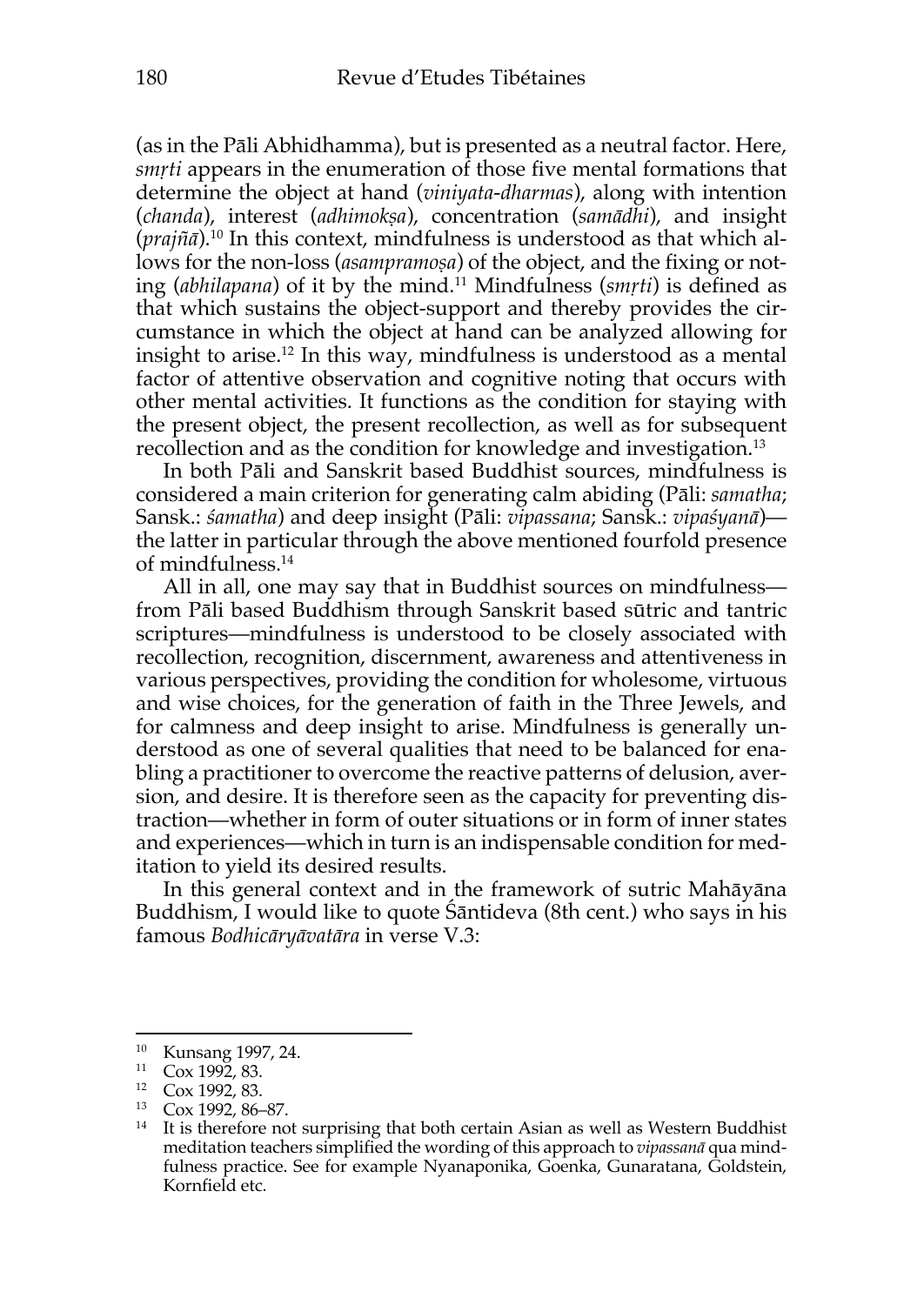If the roaming elephant, the mind, is tethered on every side by the cord of mindfulness, every danger subsides, and complete prosperity ensues.15

#### And, in *Bodhicāryāvatāra* V.23, he states:

I make this salutation with my hands to those who guard their mind.

With all your effort, guard both mindfulness and clear knowing. $16$ 

To provide just one example from the context of tantric Mahāyāna Buddhism, let's have a look at a quote from the *Śrī Vajramaṇḍālaṃkāra*:

The one who continuously meditates on the supreme wisdom of nonduality equals all the Buddhas who are beyond compare.

Meditating with the supreme abode of the fourfold presence of mindfulness

—by virtue of this supreme yoga—, one will soon become like the *vajra*-holder. 17

Finally, let's have a look at two statements from Sgam po pa (1079– 1153), one of the main pioneers of the Bka' brgyud traditions in Tibet. He says in his *Synopsis of the Practice of Sūtra and Mantra* in the context of mahāmudrā practice:

Never be separate from the *samādhi* of continuous mindfulness. By virtue of not being separate from the experience of the connate, body [and] mind unfold as being uncontaminated and the qualities of purification will be obtained. 18

<sup>15</sup> See Crosby and Skilton (tr.) 1995, *The Bodhicāryāvatāra*, 34. See also Bhattacharya 1960, 53<sub>1-2</sub>, Bodhicāryāvatāra V.3: baddhaśceccittamātangah smrtirajjvā samantatah | *bhayamastaṃgataṃ sarvaṃ kṛtsnaṃ kalyāṇamāgatam ||.* Translation slightly adapted only for terminology reasons.

<sup>16</sup> See Crosby and Skilton (tr.) 1995, *The Bodhicāryāvatāra*, 36. See also Bhattacharya 1960, 58<sub>1-2</sub>, Bodhicāryāvatāra V.23: cittam raksitukāmānām mayaisa kriyate'ñjalih | *smṛtiṃ ca saṃprajanyaṃ ca sarvayatnena rakṣata ||.* Translation slightly adapted only for terminology reasons.

<sup>17</sup> *Śrī Vajramaṇḍālaṃkāra Mahātantrarājā* (Tib. *Dpal rdo rje snying po rgyan ces bya ba'i rgyud kyi rgyal po chen po*), H 459, vol. 86, 104b<sub>6</sub>: *gnyis su med pa'i ye shes mchog* | | *gang gis rtag tu sgom pa ni || mnyam med sangs rgyas kun dang mtshungs || dran pa nye bar gzhag pa bzhi || mchog gi gnas kyis bsgoms na ni || rnal 'byor mchog gis mi ring bar || rdo rje 'dzin pa lta bur 'gyur ||.*

<sup>18</sup> *Mdo sngags kyi sgom don bsdus pa*, see Sgam po pa in Gampopa, *Collected Works*, vol. 3, 2055–3061: *dus rtag tu dran pa rgyun chags kyi ting nge dzin dang mi 'bral bar bya |*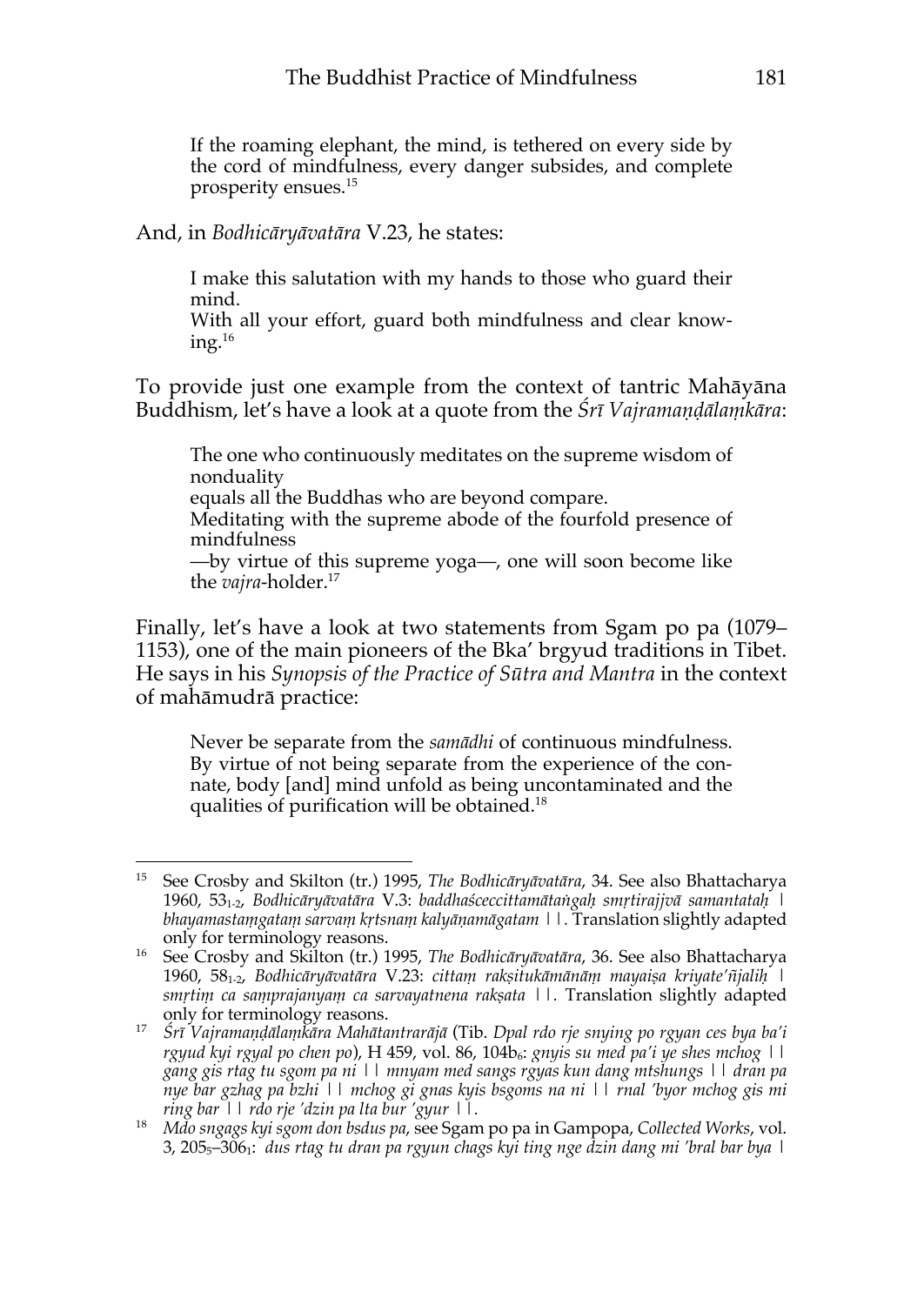And, in his *Presentation of the Three Trainings*, he says:

The wisdom [that arises] from meditation is beyond words and the intellect. If one wonders how to bring this on the path, [the reply is that] it is brought on the path through mindfulness.<sup>19</sup>

## *Which conditions contributed to Buddhist mindfulness coming into the focus of secular societies worldwide?*

A first step through which mindfulness became accessible via an English translation of *sati* <sup>20</sup> was taken in 1845. Daniel J. Gogerly (1792– 1862), a British missionary active in the then Ceylon, rendered *sammā*sati in the context of the eightfold noble path with "correct meditation". <sup>21</sup> In 1850, Robert S. Hardy (1803–1868), another British missionary, translated *sati* with "conscience", defining it as "the faculty that reasons on moral subjects; that which prevents a man from doing wrong, and prompts him to do that which is right". He also rendered *sati* as "mental application". <sup>22</sup> The fourfold presence of mindfulness he explained as the "four subjects of thought upon which the attention must be fixed, and that must be rightly understood". In 1871, Henry Alabaster (1836–1884), who was one of the first British diplomats in Thailand, published *The Wheel of the Law* where he goes, among others, into the eightfold noble path and renders the Pāli term *sati* consistently with *mindfulness*. <sup>23</sup> Ten years later, in 1881, Thomas W. Rhys Davids (1843–1922) continues to use this English translation for *sati.* <sup>24</sup> Since then, this term has been used in the Anglophone world of Buddhist

*lhan cig skyes pa'i nyams dang mi 'bral ba'i sgo nas | zag pa med par lus sems phab ste sbyangs ba'i yon tan thob par bya |.* 

<sup>&</sup>lt;sup>19</sup> Bslab gsum rnam gzhag, see Sgam po pa in Gampopa, Collected Works, vol. 3, 383<sub>2</sub>: *sgom pa'i shes rab ni tshig dang blo las 'das pa yin | 'o na lam du ji ltar 'khyer na | dran pas lam du 'khyer te …*

<sup>&</sup>lt;sup>20</sup> The word *sati* or *smrti* in Sanskrit as such simply means "recollection, remembrance." Still, as will become clear below, "mindfulness" turned out to be an excellent choice in English. To compare the literal meaning of *sati* with the one of mindfulness in English, the following entry in the Oxford English Dictionary supports the choice of this English term "mindfulness" as: "the state or quality of being mindful; attention; memory, intention, purpose".

<sup>&</sup>lt;sup>21</sup> Lopez 2012, 94. Hardy's publication appeared in a paper presented at the Ceylon Branch of the Royal Asian Society.<br><sup>22</sup> Lopez 2012, 94.

<sup>&</sup>lt;sup>23</sup> Shaw 2020, 11. The complete title of Alabaster's publication was: *The Wheel of the Law: Buddhism Illustrate from Siamese Sources by the Modern Buddhist, A Life of Buddha, and an Account of the Phrabat*.

<sup>24</sup> Rhys Davids 1891, 107. The collection *Buddhist Suttas* appeared in the *Sacred Books of the East* series edited by Max Müller. See also Gethin 2011, 1 and Lopez 2012, 94. In his publications, Rhys Davids called the seventh element of the eightfold noble path "right mindfulness, the watchful, active mind", see Rhys Davids 1891, 58.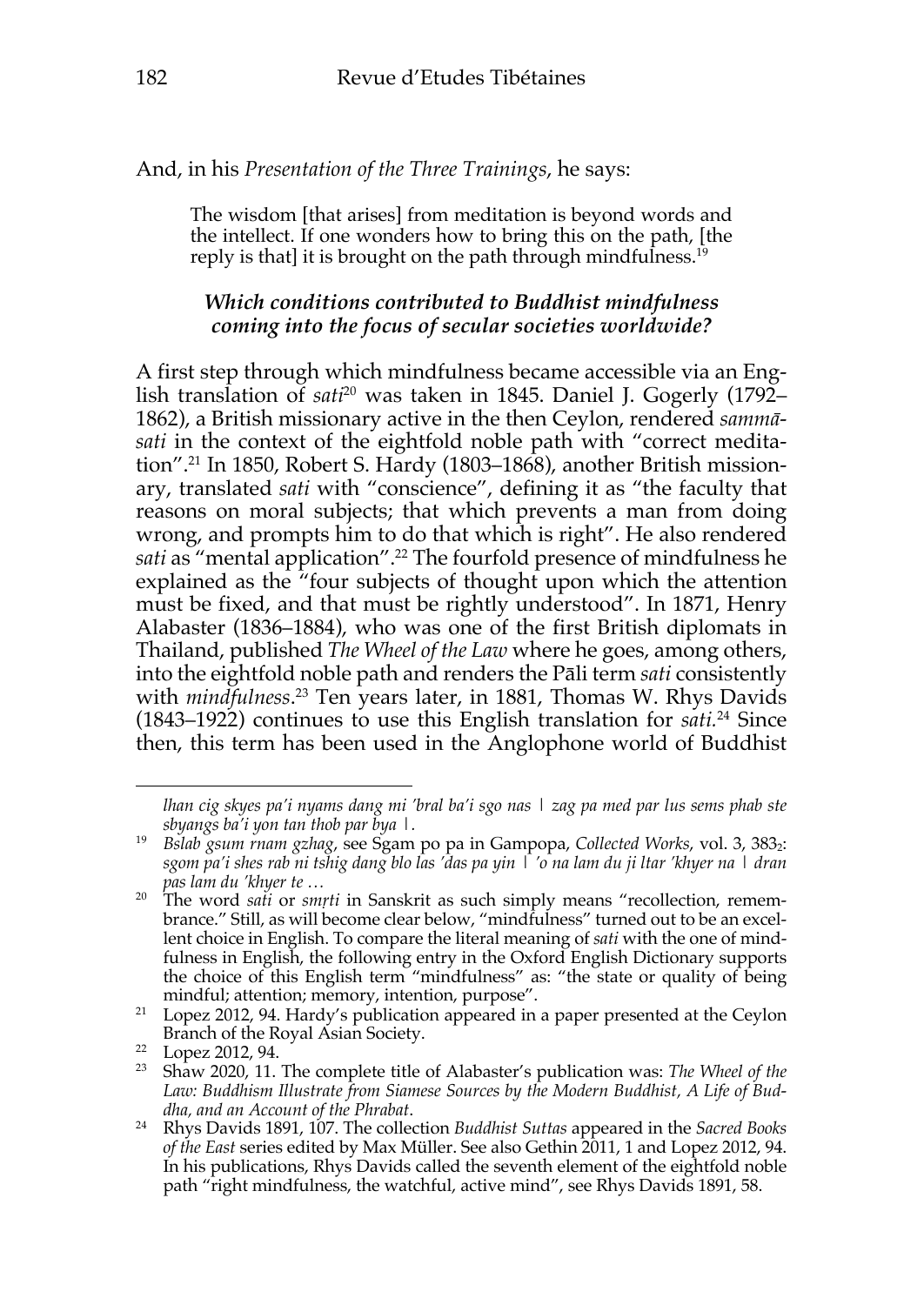studies and practice<sup>25</sup> and, as a consequence of this, in secular applications of mindfulness.

As pointed out earlier, mindfulness has certainly always been at the core of Buddhist practice. Yet, in the wake of the many political and sociocultural changes in Southeast Asia in the  $19<sup>th</sup>$  and  $20<sup>th</sup>$  centuries, its application was strongly emphasized or even revived by a number of Buddhist teachers. In Burma, for example, after the overthrow of the Burmese king by the British in 1885, the Burmese *saṅgharāja* who was traditionally appointed by the king lost his status as well. Individual monks, fearing the collapse of Buddhism in Burma, committed themselves to preserving the teachings by spreading them as widely as possible. They reached out to laypeople, teaching them meditation, which up till then had not been the norm. In particular, one monk called U Nerada (1870–1955) chose the *Satipaṭṭhānasutta* as a representative text, simplified the method and highlighted the technique of mindfulness of the breath. As a result the practice now called *vipassanā* based on the *Satipaṭṭhānasutta*, the so-called "Burmese method", became common practice in Burma. Naturally, the instructions focused on were anchored in the Pāli canon and its commentaries.

One of the Westerners, who, as early as 1954, came into contact with this Burmese method when he traveled to Burma for a meeting of Buddhist scholars, was the above-mentioned German Bhikkhu Nyanaponika Thera (Siegmund Feniger, 1901–1994). Having already learned and practiced mindfulness meditation in Sri Lanka, he received further instructions from Burmese meditation teachers such as Mahāsī Sayādaw (1904–1982).<sup>26</sup> Nyanaponika was very enthusiastic about this technique, probably being the first Western teacher to consider it universal, applicable not only by followers of the Buddha, as pointed to already in the beginning of this paper.

For Nyanaponika, mindfulness in general is mainly about relating to an object of perception when having "brought it to the mind," or having "paid attention" (*manasikāra*) to it—features which are understood to be present in every cognitive act. In particular, Nyanaponika understands mindfulness as a kind of "bare attention". <sup>27</sup> This he contrasts with the habit of judging what is perceived. Habitually what is perceived is related to through the lens of subjective judgments

<sup>25</sup> See, for example, Chalmers in his partial translation of the *Majjhima Nikāya* (1926), Mrs. C.A.F. Rhys Davids and F.L. Woodward in their translation of the *Saṃyutta Nikāya* (1917–1930), E.M. Hare and F.L.Woodward in their translation of the *Anguttara Nikāya* (1932–1936), and Bhikkhu Ñāṇamoli in his translation of Buddhaghosa's *Visuddhimagga* (1956).

<sup>26</sup> Gethin 2011, 266.

<sup>27</sup> Ibid., 30.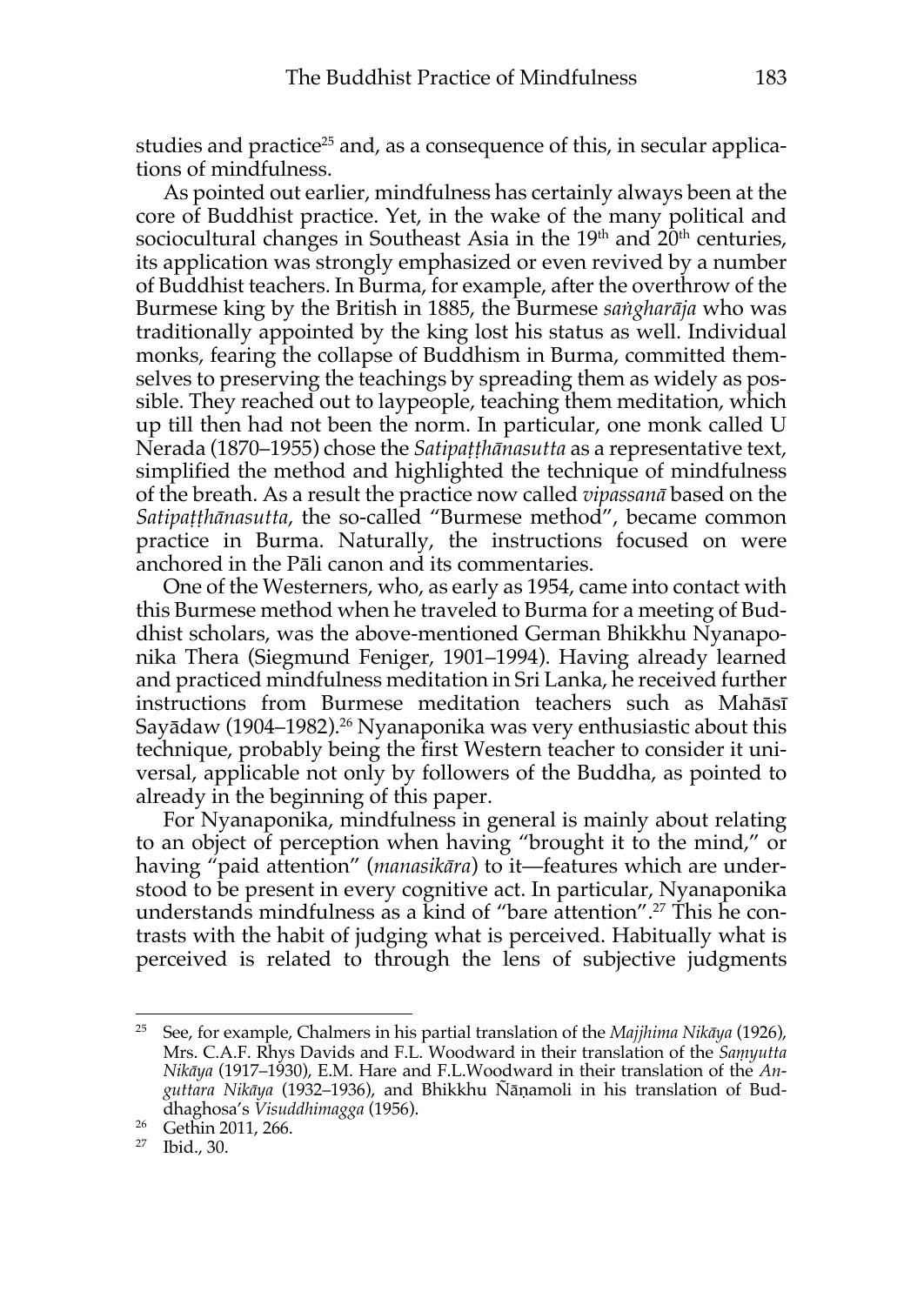triggered by preconceived ideas and personality<sup>28</sup>. Relating to what is perceived with bare attention, i.e. mindfulness as understood by Nyanaponika, counteracts this automatic process; one learns to see things differently. For Nyanaponika, mindfulness in the sense of this bare attention presents an elementary aspect of the entire practice of right mindfulness as one constituent of the eightfold path. Nyanaponika's translations and teachings had a strong impact on the Buddhist Theravāda communities in the West.

Another prominent example of a Buddhist teacher who focused on the so-called Burmese method and was also an important teacher for many of the first-generation Western mindfulness teachers, was the Indian *vipassanā* teacher Satya Naraya Goenka (1924–2013) who was born in Burma and received his training from the Burmese teacher Sayagyi U Ba Khin. He was a lay person and a businessman. The initial reason for him turning to meditation was his wish to become free of his severe migraine. In 1969, after moving to India, he started his worldwide 10-day non-commercial *vipassanā* retreats, emphasizing that the Buddha's path to liberation from suffering is non-sectarian, universal, and scientific in character. On account of his activities, he was awarded the Padma Bhushan by the Government of India in 2012, the third highest civilian honor in India for social work. He was also invited to speak at the General Assembly Hall of the United Nations in New York City—on the occasion of the "Millennium World Peace Summit of Religious and Spiritual Leaders"—and lectured worldwide, among others at the influential "World Economic Forum" in Davos, Switzerland. In the Huffington Post he was once called "The Man who Taught the World to Meditate". 29

The publications and activities of teachers such as Nyanaponika and Goenka and the English translation of Buddhaghosa's *Visuddhimagga* by Bhikkhu Ñāṇamoli<sup>30</sup> as well as their respective teachers from Burma, Thailand, and Sri Lanka, decisively influenced a number of prominent modern Western teachers of Buddhist meditation such as Jack Kornfield (b. 1945), Joseph Goldstein (b. 1944), and Sharon Salzberg (b. 1952). Of course, there are a number of differences in the precise ways of meditating depending on the emphasis of the particular teachers. Yet, a common theme in their presentation of mindfulness is that it is considered as a non-judgmental direct observation of the mind and the body in the present moment and that this bare attention is identified with insight (*vipassanā*).31 In the West, these approaches are nowadays often subsumed under the term Vipassanā Buddhism or

<sup>28</sup> Ibid., 32.

<sup>&</sup>lt;sup>29</sup> Jay Michaelson (30 September 2013). "S.N.Goenka: the Man who Taught the World to Meditate." Huffington Post.<br><sup>30</sup> See Ñāṇapoṇika 1965. First published in 1956 and reprinted many times.

<sup>&</sup>lt;sup>31</sup> Gethin 2011, 267.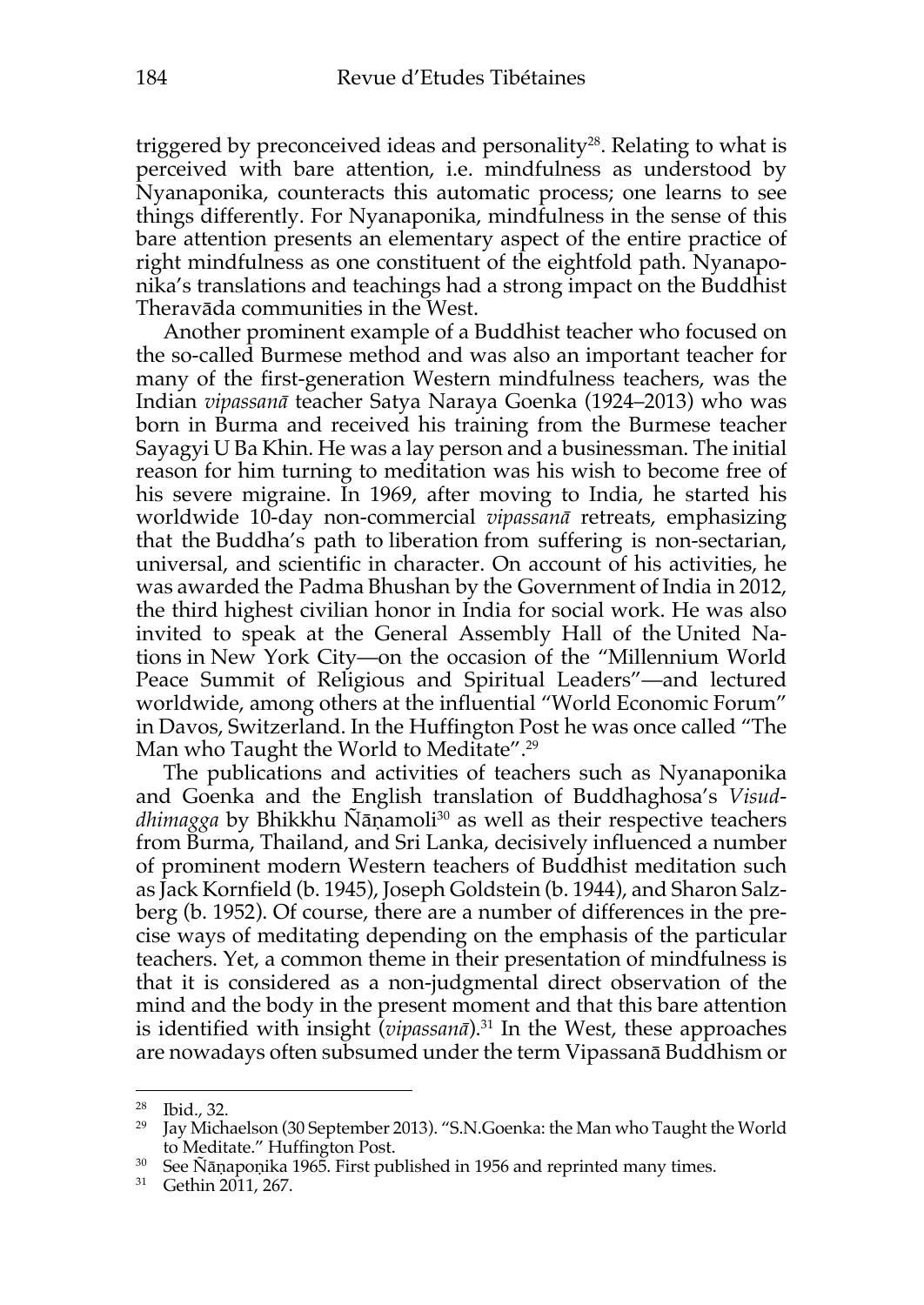simply vipassanā. And to be sure, those listed above are just some prominent examples among many others.

Moreover, one scholar bhikkhu who, in the last decades, with both his teaching activities and his numerous publications, has contributed tremendously to the Western perception and adaptation of mindfulness is the German Bhikkhu Anālayo (b. 1962).

All in all, due to the above mentioned emphasis on the fourfold presence of mindfulness in Buddhist traditions anchored in the Pāli canon and associated commentaries in the  $19<sup>th</sup>$  and  $20<sup>th</sup>$  centuries as well as due to the strong interest of Western Buddhist practitioners therein, mindfulness, at least in the Western hemisphere and since the  $20<sup>th</sup>$  century became mainly associated with the corresponding Pāli sources and the way these scriptures inform Buddhist practice in different South Asian and Southeast Asian traditions. The various Mahāyāna aspects of the practice of mindfulness, however, appear to have been somewhat neglected.

Instrumental in adapting the Buddhist practice of mindfulness in secular circumstances—for the sake of reducing suffering here and now, yet without the explicit orientation toward enlightenment—was Prof. (emeritus) Jon Kabat-Zinn (b. 1944). He had been practicing Buddhism in a Korean Zen tradition as well as according to Pāli based sources for decades before becoming active in 1979 as a mindfulness teacher at the University of Massachusetts, Medical School. In this environment, i.e. a university hospital, and accompanied by scientific research, he established a mindfulness-based training with the intention and hope that this would enable "mainstream Americans" to better cope with stress, pain, and illness or, in other words, to alleviate suffering. In his various publications he stresses that mindfulness-based interventions have to be grounded in a universal understanding of dharma that is congruent with the Buddha Dharma but not constrained by its historical, cultural and religious manifestations associated with its countries of origin and their unique traditions. Kabat-Zinn's concern was and is to present this type of mind training in a commonsensical and evidence-based way, so that it would become a natural and legitimate element of regular health care instead of being considered applicable only in specific religious contexts $32$ . From this perspective and with this intention, he developed the so-called MBSR, Mindfulness Based Stress Reduction, an 8-week training program incorporating Buddhist mindfulness-based meditation and hatha yoga.

The definitions of mindfulness found in modern secular literature on mindfulness-based interventions emphasize its attentive, intentional, present-centered, and non-judgmental character. In this

<sup>32</sup> Kabat-Zinn 2011, 282.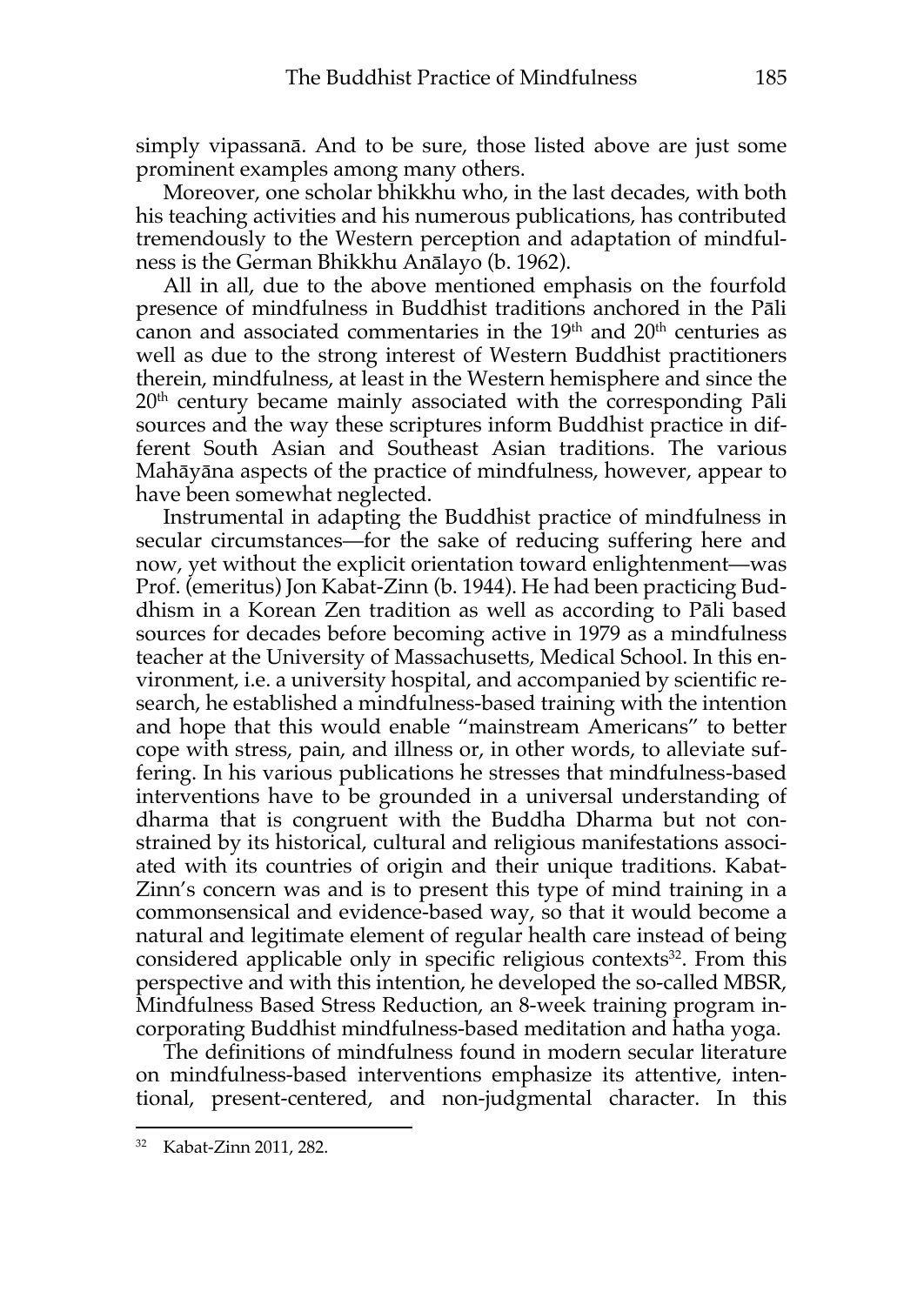context, the aspect of being non-judgmental is, in general, interpreted as learning to refrain from a conditioned affective reactivity which allows for more adequate responses to what a situation calls for. Being present-centered is understood as the required capacity to counteract the habitual tendencies of drifting away in conceptualizations regarding the past or the future and getting lost therein, instead of being in touch with the present experience itself.

Moreover, Kabat-Zinn himself states that he is using the term mindfulness as a synonym for pure awareness and says:

The operational definition that I offered around the work of MBSR and the intentional cultivation of mindfulness (or access to mindfulness) is that mindfulness is the awareness that arises from paying attention, on purpose, in the present moment, and nonjudgmentally. Non-judgmentally does not mean that there will not be plenty of judging and evaluating going on—of course there will be. Non-judgmental means to be aware of how judgmental the mind can be, and as best we can, not getting caught in it or recognizing when we are and not compounding our suffering by judging the judging.

He declares that from the start, this mindfulness training, which, as mentioned above, originated within a hospital, intended to follow both the Hippocratic Oath and the Bodhisattva Vow which are both oriented to supporting others with all one's energy, putting the alleviation of other people's suffering above one's own.33

Kabat-Zinn's model of MBSR (Mindfulness Based Stress Reduction) became the inspiration for adapting this basic principle of an 8-week training program to particular requirements. Examples for that are the so-called MBCT (Mindfulness Based Cognitive Therapy) which is used in psychotherapeutic circles to prevent relapses in depression, and MBSL (Mindfulness Based Selflove), to name just two of a number of specific applications. The focus yet remains the same, namely to reduce stress reactivity in its various forms and to enhance a person's capacity to cope with and recover from the allostatic load of suffering.

Monitored by medical researchers and neuro-scientists such as for example Richard Davidson who is also instrumental in the "Mind and Life" programs associated with the Dalai Lama, these types of trainings in mindfulness have been tested for their benefits in health issues both physiological as well as psychological. As a result, in the last decades numerous, in fact at least 60, universities have started to include mindfulness in their curricula and research fields. Examples for this are, in the US, the "Langer Mindfulness Institute" at Harvard University, the "Contemplative Studies Initiative" at Brown University in

<sup>33</sup> Kabat-Zinn 2017, 1127.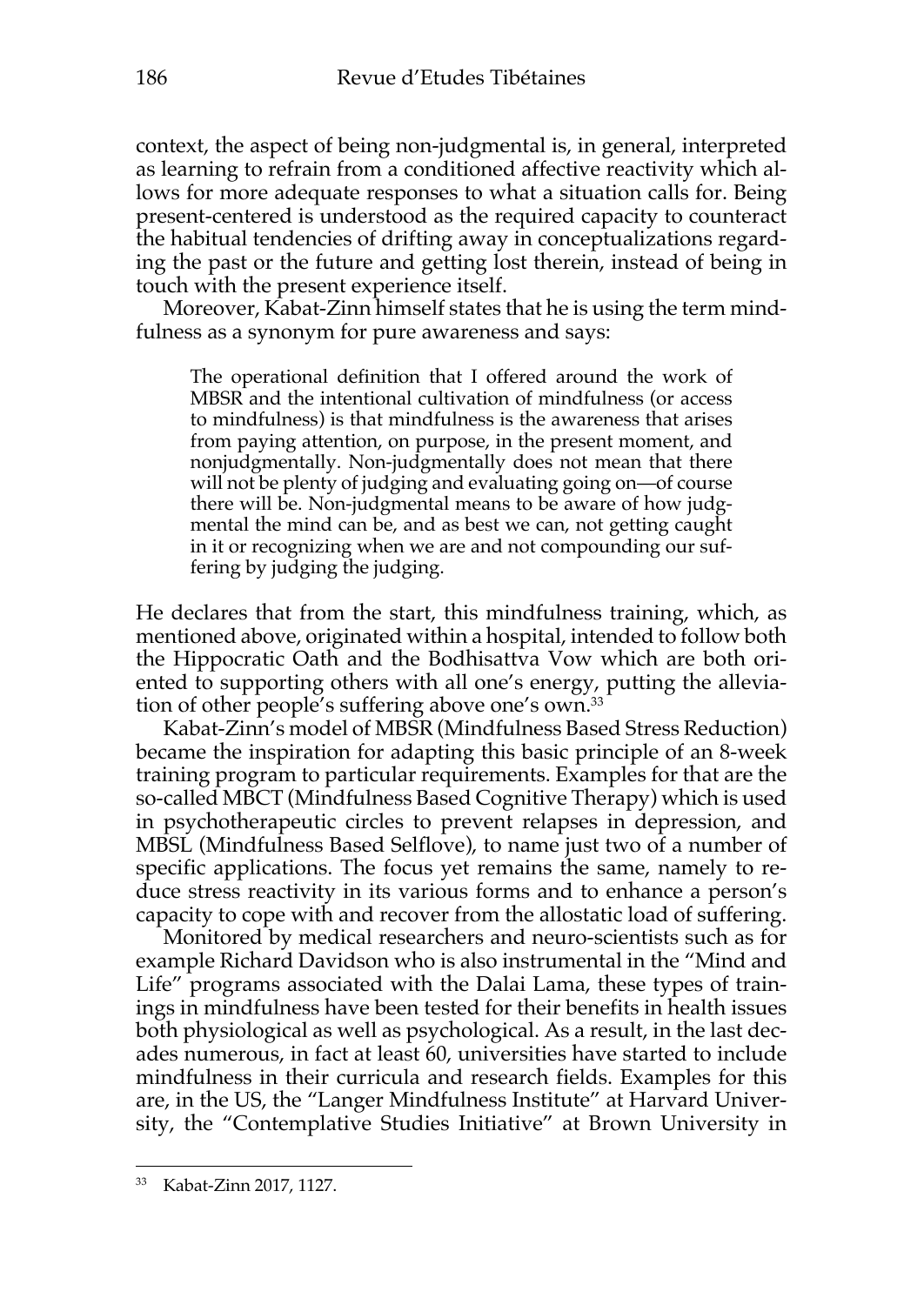Providence, Rhode Island, or the "Center for Healthy Minds" at the University of Wisconsin-Madison with its vision "to cultivate well-being and relieve suffering through a scientific understanding of the mind." Examples in Europe are the "Oxford Mindfulness Centre" at Oxford University, the "Center for Mindfulness Research and Practice" at Bangor University in Wales and the "Mindfulness and Compassion" program at the Kirchliche Pädagogische Hochschule in Austria, which offers a Master of Science curriculum in mindfulness training.

Jon Kabat-Zinn remarked in one of his papers in 2017 regarding the numerous studies focusing on mindfulness:

Academic volumes may not change the world all that much, but they sometimes put their finger on the pulse of emergent possibilities in science and medicine that can augur transformative changes in planetary culture.34

Apart from these academic mindfulness trainings and associated research, general mindfulness programs are offered to children and students at schools and universities, in companies, in medical hospitals, psychosomatic institutions, prisons etc. etc. and, of course, for individuals on a private basis as well. And, internationally, there are a number of mindfulness teacher other than those mentioned above, who—during the last decades—contributed a lot toward making the practice of mindfulness accessible in secular circumstances through books, seminars and online courses. 35

Furthermore, besides the growing number of research papers concerning the application of mindfulness and its effects, as well as the growing number of general publications on mindfulness in various contexts, during the last decade a number of apps have been created which offer guided meditations and practical instructions for mindfulness. Examples in this regard are: "insight timer", "headspace", "breathe" etc. etc. And, one should also point to the fact that the more popular mindfulness becomes, the more one can observe rather superficial ways of relating to it as well as commercializing it, by reducing mindfulness to a technique for relaxation and general wellness.

All that said, I certainly do not want to suggest that mindfulness training has become a so-called mainstream in secular societies. If one were to ask people on the streets of New York, London, Paris, Berlin, or Vienna whether they know about mindfulness practice, a large

<sup>34</sup> Kabat-Zinn 2017, 1126.

<sup>&</sup>lt;sup>35</sup> To mentions just a few more names, for example Alan Wallace, Mark Williams, Jack Kornfield, Tara Brach and others.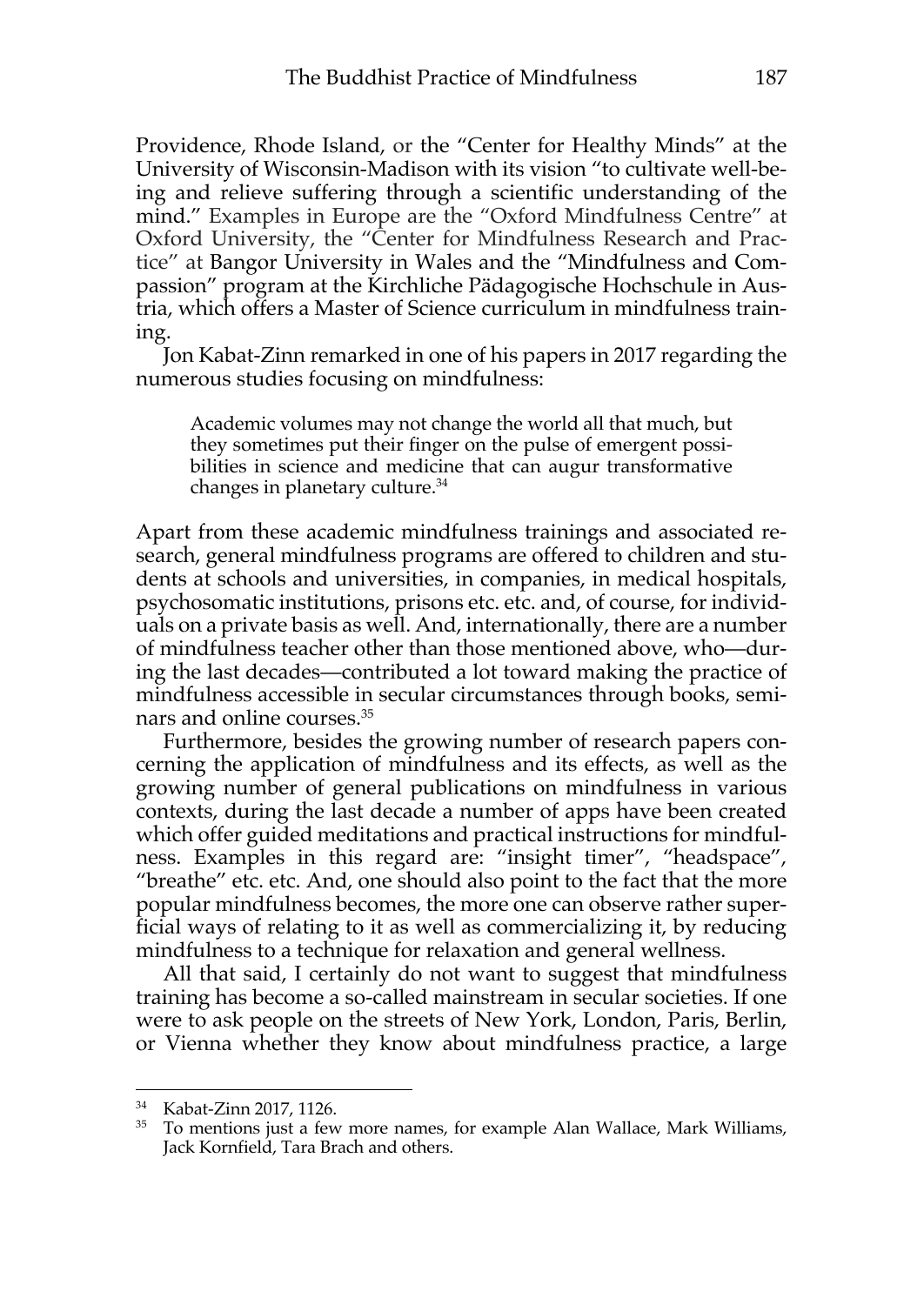percentage would not know what one is asking about. Nevertheless, one can certainly say that through all of the above-mentioned developments, Buddhist based mindfulness training has become easily accessible in many countries on this globe, both in the West as well as in Asia and outside the framework of Buddhist religious institutions.

In this context, it should also be mentioned that there are a number of critical voices regarding this development as well. They range from those who consider this training as too superficial, lacking the depth, context, and vision of mindfulness as practiced in Buddhism, to those who consider this training as some kind of Buddhism in disguise. Others again criticize the training for being too self-centered and even for indirectly contributing to making people refrain from standing up against injustice and discrimination in neoliberal consumer societies, even referring to it as a new capitalist spirituality. Criticism is also raised with regard to the objectivity of research on the effects of mindfulness applications. However, it is beyond the scope of this paper to go into these critical voices in detail.

### *Do these secular applications of mindfulness still mirror original Buddhist notions of mindfulness and if so, to which extent?*

While, at least to myself, it is evident that training in mindfulness in nonreligious circumstances can be of substantial benefit for those engaging in it, the question remains whether the associated understanding and application of mindfulness still reflect the meaning and application of mindfulness as taught in classical Buddhist texts.

As pointed out above, the Buddhist notion of mindfulness, i.e., *sati*/*smṛti*/*dran pa* involves, among others, keeping in mind, not being absentminded and forgetful, being focused and present-centered, being face to face with an object of awareness. Up to here, it appears that modern mindfulness-based interventions tread the same path. However, the Buddhist notion of mindfulness also involves recollecting the value of Buddha, Dharma and Sangha which is not at all part of secular mindfulness applications. As well, in Buddhism, an essential aspect of mindfulness is discerning what is unwholesome and wholesome and cultivating the latter. This is part of the explicit training in moral and ethics which, as commonly known, is the foundation of the Buddhist path. Most secular mindfulness applications, however, do not teach ethics explicitly but choose to appeal indirectly to the conscience of the individual, encouraging the trainees to become more aware of their behavior.

Moreover, in the context of meditation there is a common Buddhist consensus that mindfulness is an essential quality for a meditator to achieve tranquility and that it provides the ground for discerning reality so that deep insight can develop and affliction driven reactivity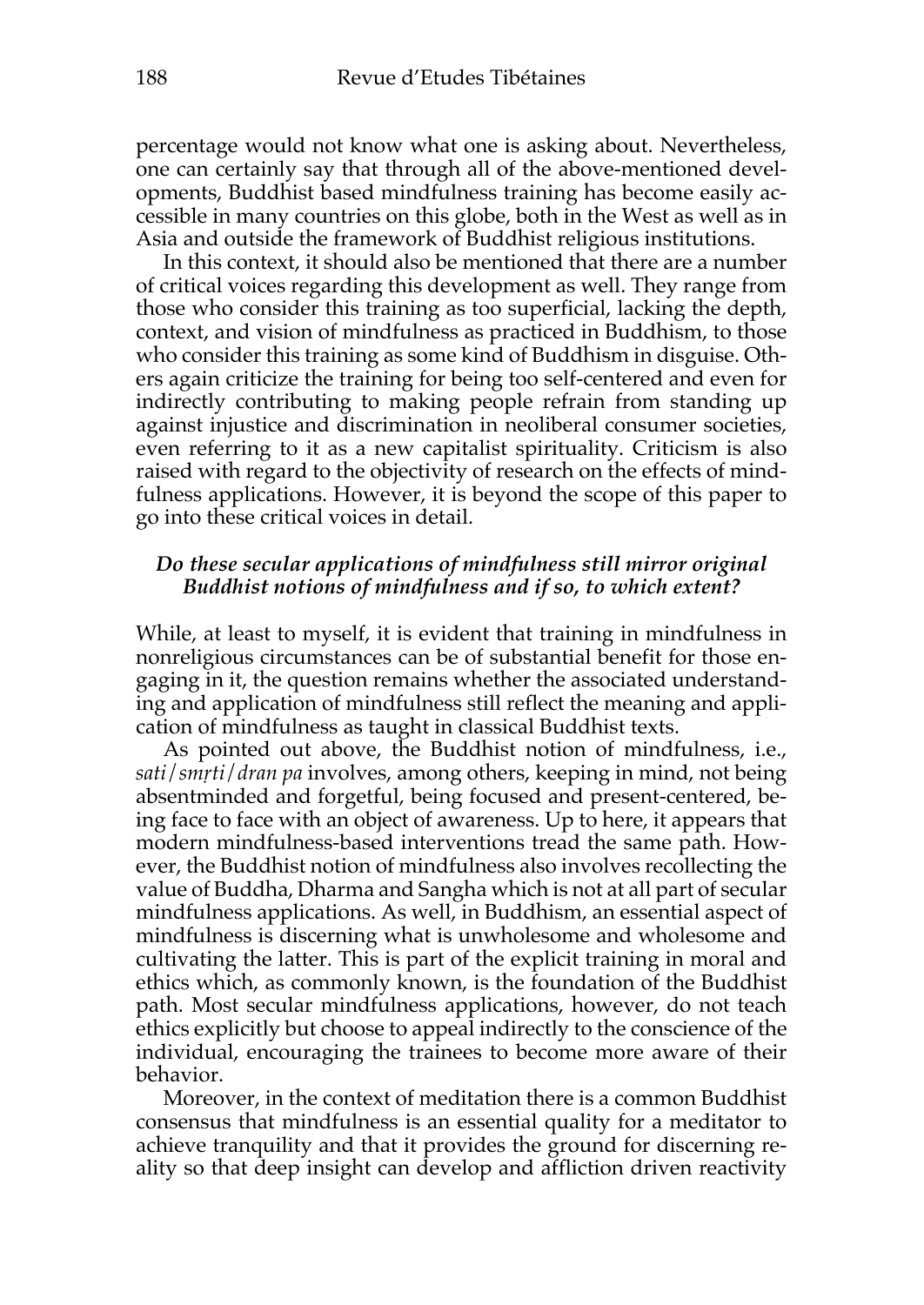that inevitably results in an increase of suffering can be released. Again, up to here, there are strong similarities. Yet, in the Buddhist framework, both tranquility and deep insight are oriented toward overcoming ignorance and self-clinging so that suffering can be completely eradicated. Based in renunciation, the aim of practicing Buddhists at large is to transcend cyclic existence by realizing impermanence, suffering, and selflessness. This soteriological vision has virtually and quite naturally disappeared from modern mindfulness applications outside the Buddhist setting.

However, while the issue of selflessness or essencelessness is not made explicit, modern nonreligious mindfulness-based interventions (maybe not all, but a number of them) strongly emphasize the fleeting nature of phenomena, thereby encouraging practitioners to reduce their over-identification with the body as well as with thoughts and emotions. Indirectly—though not explicitly—they thus point to impermanence, suffering, and selflessness and encourage the trainees to experience the constant flux of change, moment by moment. It is from this perspective that mindfulness-based interventions can support trainees in letting go of the largely subconscious pattern of holding on to the notion of permanence and everything which goes along with it.

Moreover, most Buddhists schools would consider the spiritual path of liberation from suffering that evolves through the thirty-seven factors conducive to awakening to take a longer period of training, usually stretching through more than one lifetime. Modern mindfulness-based interventions do not take issue with this at all, but adapt mindfulness to a non-soteriological paradigm which emphasizes the benefit of mindfulness right here and now, instead of applying it with the aim to attain liberation from cyclic existence. It appears that this emphasis on the benefits of mindfulness on one's well-being at present understandably appeals to a growing number of people worldwide.

In short one might say that secular interpretations of mindfulness retain ideas of focusing, of non-distraction and discernment from the Buddhist tradition but adapt them to a non-soteriological paradigm which emphasizes this-worldly benefits to the virtual exclusion of trans-worldly aims. In the modern world where chronic distraction appears to be the norm, modern mindfulness-based interventions thus mainly support people to refocus their attention to the present moment which enables them to be more in touch with life as it unfolds moment by moment.

All in all, I would say that the secular applications of mindfulness offer a vast scope for beneficial use in various areas of society. At the same time, however, there is obviously the danger of it becoming superficial and commercialized. From my point of view a general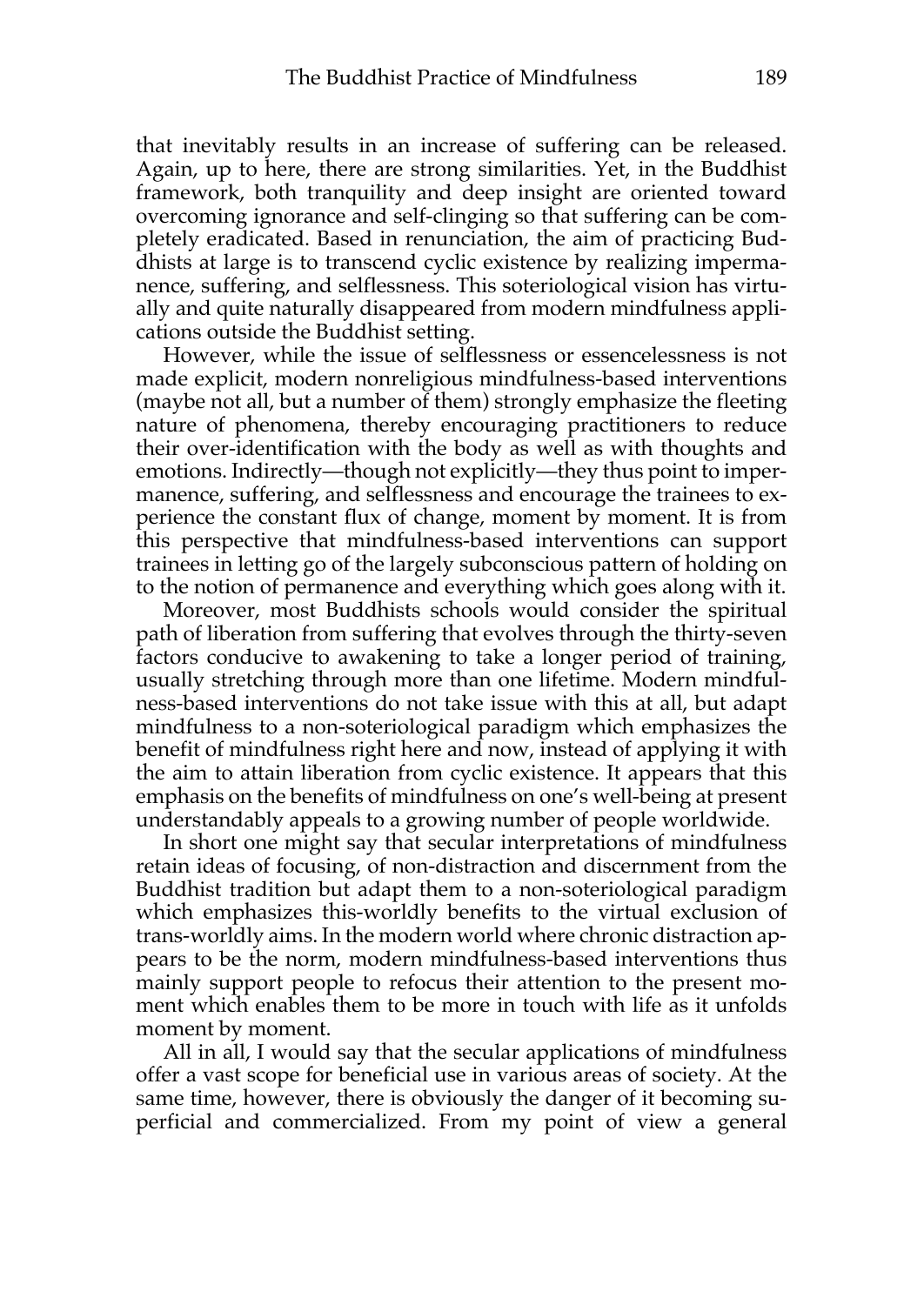judgement of the secular application of mindfulness regarding the question whether it still reflects original Buddhist notions is not really possible in that whether it does, and if so to which extent, mainly depends on the particular teachers conveying the practice of mindfulness to trainees. The benefit which can go along with teaching and practicing mindfulness in this non-soteriological sense thus mainly depends on the intention, the knowledge, the experience, and the integrity of the particular teachers as well as on the intention, the aims and the practice of the trainees.

All in all, there is, for sure, a substantial potential of benefit involved. And it is from this perspective that I would like to end this paper with another quote from Jon Kabat-Zinn:

… the mainstreaming of mindfulness in the world has always been anchored in the ethical framework that lies at the very heart of the original teachings of the Buddha. Sila, meaning "virtue" or "moral conduct" in the Pāli language, is represented by the third, fourth, and fifth factors of the Eightfold Path (the fourth of the Four Noble Truths): wise/right speech, wise/right action, and wise/right livelihood. While MBSR does not, nor should it, explicitly address these classical foundations in a clinical context with patients, the Four Noble Truths have always been the soil in which the cultivation of mindfulness via MBSR and other mindfulness-based programs (MBPs) is rooted, and out of which it grows through ongoing practice.<sup>36</sup>

# **Selected Bibliography**

# **Primary Sources: Indian and Tibetan Works**

- *Aṣṭādaśasāhasrikāprajñāpāramitā*. Tib. in H 12, vol. 30. Peking edition of Bka' 'gyur and Bstan 'gyur. *The Tibetan Tripiṭaka*, Peking Edition. Tokyo/Kyoto: Tibetan Tripiṭaka Research Institute, 1957.
- *Pañcaviṃśatisāhasrikaprajñāpāramitā.* Tib. in H, vols. 26–28, *nyi khri, ka*  1b–*ga* 537b.
- Sgam po pa. 2000. *Mdo sngags kyi sgom don bsdus pa*. In Gampopa, *Collected Works*, vol. 3, 269–308. [*Synopsis of the Practice of Sūtra and Mantra*]. *Gsung 'bum Sgam po pa Bsod nams rin chen.* 4 vols. *G<sub>SB</sub>*. Published by Khenpo Shedrup Tenzin and Lama Thinley Namgyal, Kathmandu: Sherab Gyaltsen.
- Sgam po pa. 2000.*Bslab gsum rnam gzhag*. In Gampopa, *Collected Works*, vol. 3, 3832. [*Presentation of the Three Trainings*]. See above.

<sup>36</sup> Kabat-Zinn 2017, 1125.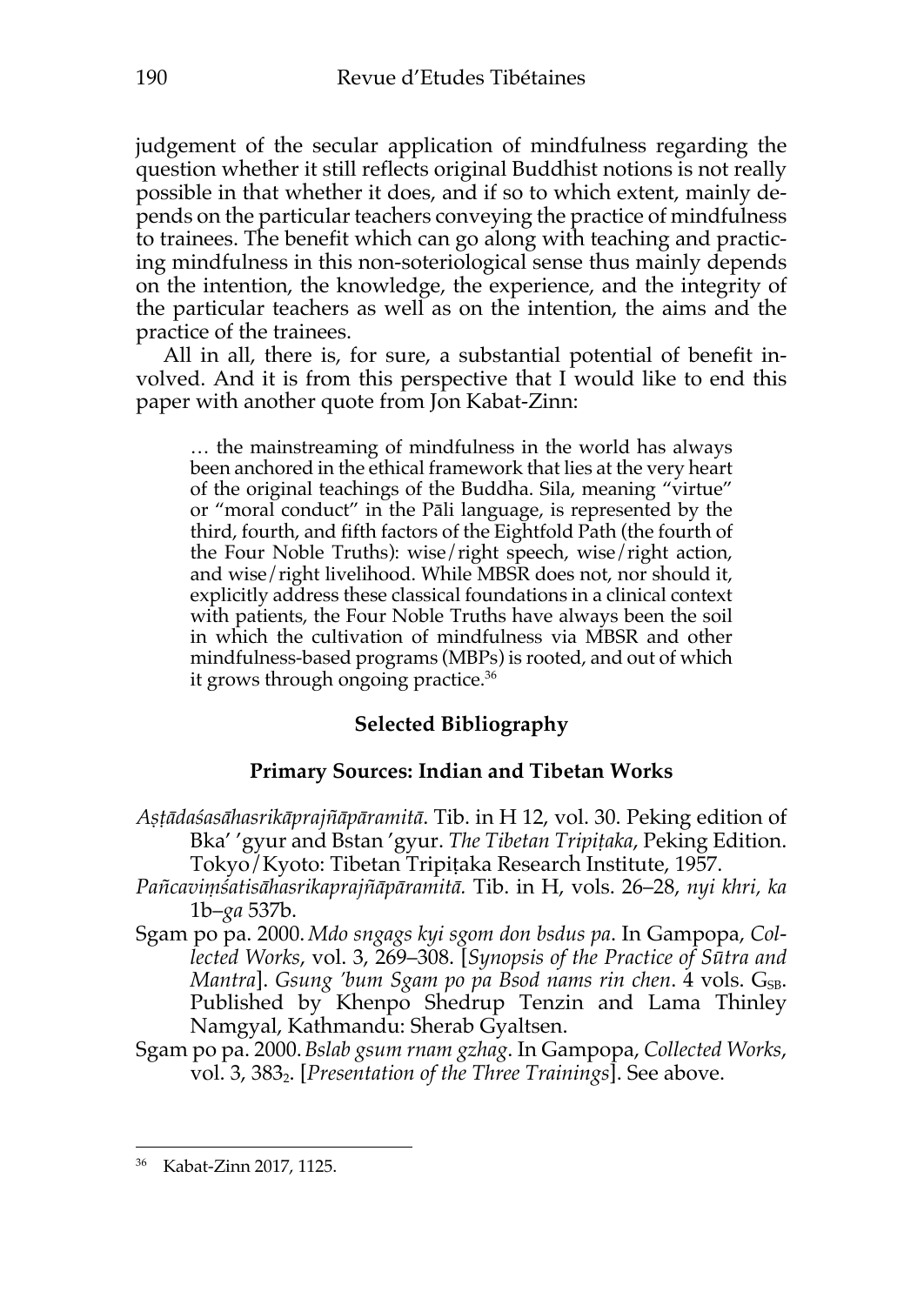*Śrī Vajramaṇḍālaṃkāra Mahātantrarājā.* Tib. in H 459, vol. 86, nya 1b– 120b.

#### *Secondary Sources*

- Anālayo, Bhikkhu. 2006: *Satipaṭṭhāna, the Direct Path to Realization.* Selangor: Buddhist Wisdom Centre.
	- \_\_\_\_. 2013. *Perspectives on Satipaṭṭhāna*, Cambridge: Windhorse Publications.
- Bhattacharya, Vidhushekhara (ed.). 1960. *Bodhicaryāvatāra*. Bibliotheca Indica, A Collection of Oriental Works. Calcutta: The Asiatic Society.
- Bodhi, Bhikkhu. 2000 (tr.): *The Connected Discourses of the Buddha*, 2 vols. Boston: Wisdom.
- \_\_\_\_. 2011: "What does mindfulness really mind? A canonical perspective." In *Contemporary Buddhism: An Interdisciplinary Journal*, 12:01,19–39. London: Routledge, online 14 June 2011.
- Callahan, Elizabeth M. (tr.) 2019. *Moonbeams of Mahāmudrā by Dakpo Tashi Namgyal*. Boulder: Snow Lion.
- Conze, Edward. 1975. *The Large Sutra on Perfect Wisdom. With the Divisions of the Abhisamayālaṅkāra; Pañavimśatikā Prajñāpāramitā.* Berkeley, London: Uni. of California Press.
- Cox, Collett. 1992. "Mindfulness and Memory: The Scope of Smṛti from Early Buddhism to the Sarvāstivādin Abhidharma." In: *In the Mirror of Memory. Reflections on Mindfulness and Remembrance in Indian and Tibetan Buddhism.* Albany: State University of New York Press.
- Crosby, Kate and Skilton, Andrew (tr.). 1995. *The Bodhicaryāvatāra*. Oxford, New York: Oxford University Press.
- Draszczyk, Martina. 2016. "Some Dwags po Mahāmudrā Responses to Sa skya Paṇḍita's Critique at 'present-day Mahāmudrā'." In: JABS, vol. 39, 375–403.
- Engle, Artemus B. 2009. *The Inner Science of Buddhist Practice. Vasubandhu's Summary of the Five Heaps with Commentary by Sthiramati*. Ithaca, New York: Snow Lion Publications.
- \_\_\_\_. 2016. *The Bodhisattva Path to Unsurpassed Enlightenment. A Complete Translation of the Bodhisattvabhūmi*. Boulder: Snow Lion, Shambala.
- Gethin, Rupert. 2001 (first edition 1992 Leiden: Brill). *The Buddhist Path to Awakening: A Study of the Bodhi-Pakkhiyā Dhammā*. Oxford: One World.
- \_\_\_\_. 2011. "On some definitions of mindfulness." In *Contemporary Buddhism: An Interdisciplinary Journal*, 12:01, 263–279. London: Routledge, published online 14 June 2011.